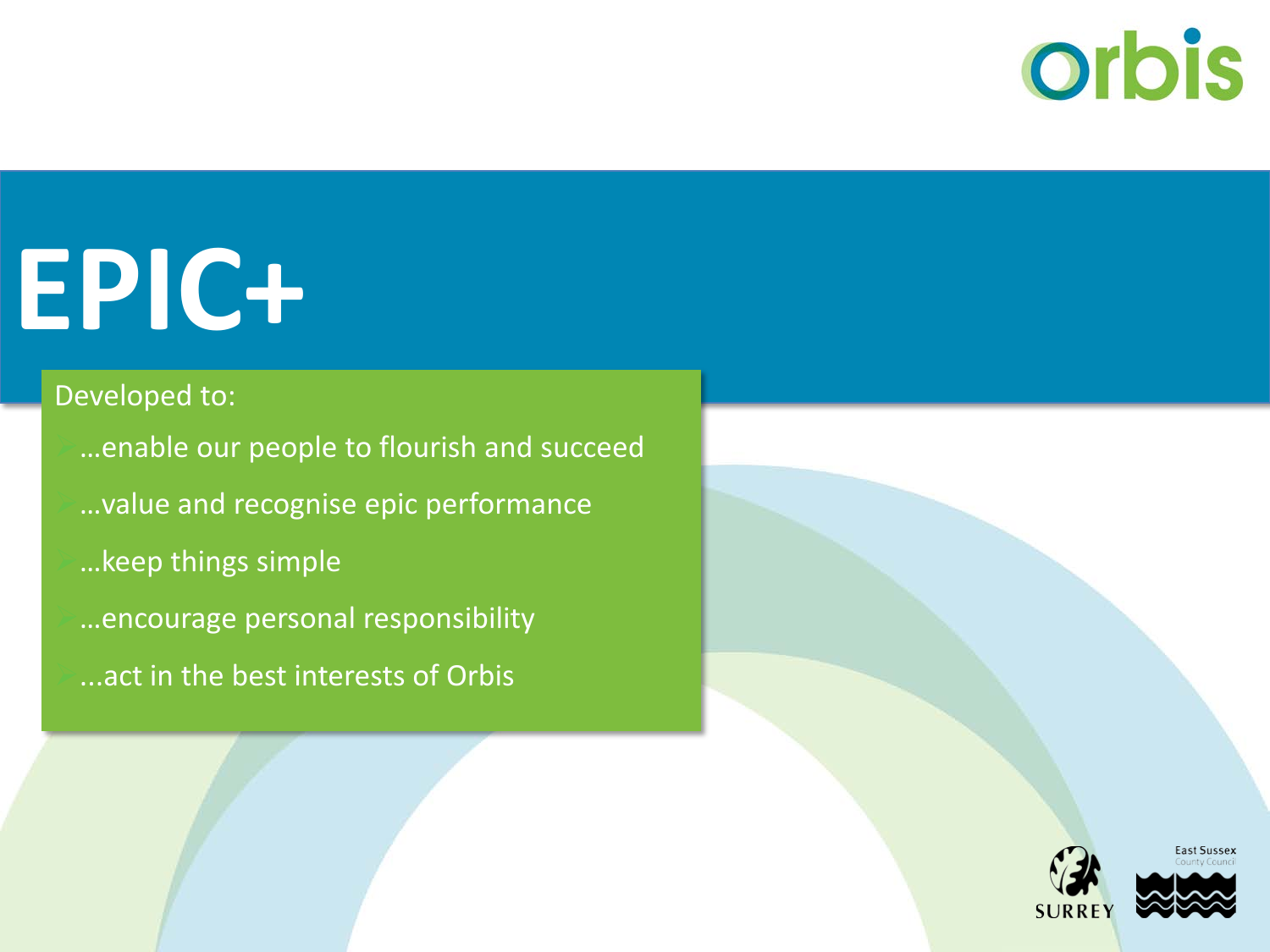### **So what is EPIC+?**

Within Orbis, we believe that every colleague is talented. Through our approach to performance and development we commit to focus on developing and realising everyone's potential.



Those individuals at all levels that demonstrate consistent and sustained EPIC performance and who have both the aspiration and the potential to develop and progress their careers further will be supported by the Orbis EPIC+ Talent Strategy which provides specific, tailored and experiential development.

#### **Performance**

- Sustained achievement against agreed areas of focus
- Clear and sustained demonstration of the **EPIC** behaviours
- Excellence in the behaviours of 'Challenge the Status Quo' and 'Make things happen'

#### **Potential**

- . Has the ability to do more and at a different level, than they are currently doing in their role
- Agile and adaptable in their working style
- Learns from experience to develop self for future opportunities
- Prepared to step out of their comfort zone (Demonstrates resilience)

#### **Aspiration**

- Expresses realistic aspirations to develop themselves and their career
- Recognises and values the importance of both breadth and depth in their career
- Takes personal responsibility and ownership for their own career and development

Individuals are nominated based on the extent to which they have demonstrated:

- 1. EPIC Performance
- 2. Potential
- 3. Aspiration



- Demonstrates initiative by anticipating future trends and challenges and delivering appropriate solutions
- Influences and works effectively with others to deliver the best result
- Demonstrates high levels of autonomy
- Demonstrates tenacity



- Not content with the Status Quo and constantly seeks out opportunities to try new things
- Thinks differently and demonstrates this through innovative ideas and solutions
- Builds; demonstrates and use insight to make decisions
- Highly self aware and actively seeks feedback for their own self development